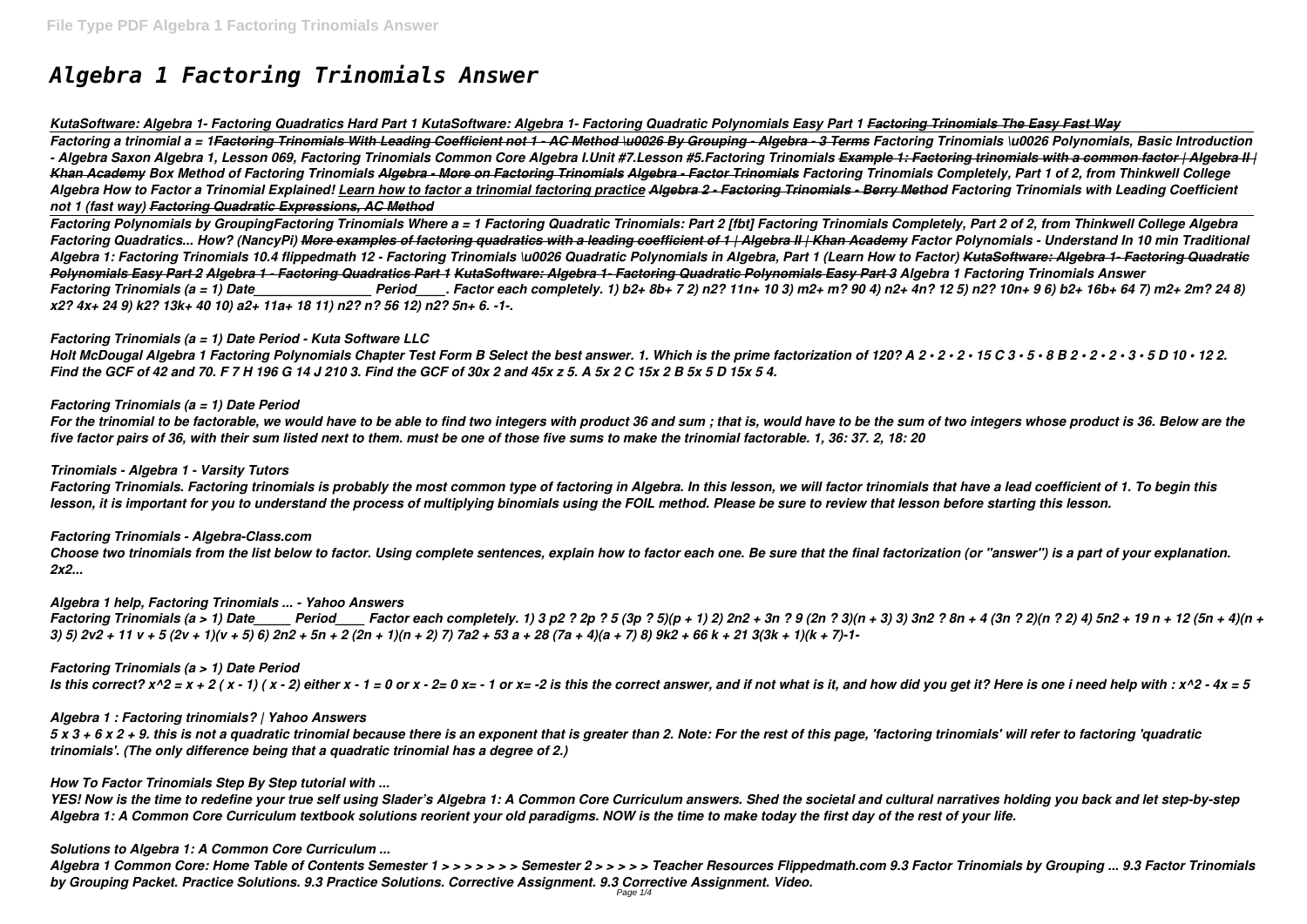# *9.3 Factor Trinomials by Grouping - Algebra 1 Common Core*

*Factoring-polynomials.com includes usable facts on algebra 1 answer key, formulas and adding and subtracting rational and other math topics. Whenever you have to have help on adding and subtracting fractions or maybe algebra course, Factoring-polynomials.com will be the perfect site to visit!*

# *Algebra 1 answer key - factoring polynomials*

Correct answer: \displaystyle \frac {x+3} {2x} Explanation: By factoring both the numerator and the denominator we get the following: \displaystyle \frac {\left ( x+1 \right )\left ( x-1 \right )\left (  $x+3$  \right )} {\left ( $x+1$  \right )\left ( $x-1$  \right )2x} If we simplify we get: \displaystyle \frac { $x+3$ } {2x}

# *Factoring Polynomials - Algebra 1 - Varsity Tutors*

*If you are factoring a quadratic like x^2+5x+4 you want to find two numbers that Add up to 5 Multiply together to get 4 Since 1 and 4 add up to 5 and multiply together to get 4, we can factor it like: (x+1)(x+4)*

*Solve the quadratic equation x 2 + 4 x + 3 = 0. The roots are x 1 = ? 1, x 2 = ? 3 (use the quadratic equation calculator to see the steps). Therefore, x 2 + 4 x + 3 = 1 ( x + 1) ( x + 3). ( x 2 + 4 x + 3) = 1 ( x + 1) ( x + 3) Rewrite: 1 ( x + 1) ( x + 3) = ( x + 1) ( x + 3) Thus, x 2 + 4 x + 3 = ( x + 1) ( x + 3).*

# *Factoring Calculator - MathPapa*

*Here is a set of practice problems to accompany the Factoring Polynomials section of the Preliminaries chapter of the notes for Paul Dawkins Algebra course at Lamar University.*

# *Algebra - Factoring Polynomials (Practice Problems)*

*Polynomials. Welcome to the Algebra 1 Polynomials Unit! This unit is a brief introduction to the world of Polynomials. We will add, subtract, multiply, and even start factoring polynomials. Click on the lesson below that interests you, or follow the lessons in order for a complete study of the unit.*

# *Polynomials - Algebra-Class.com*

# *Factoring Polynomials Calculator - eMathHelp*

*Since the product is positive (18) and the sum is positive (9), you need both factors to be positive. Make a list of the possible factor pairs with a product of 18, and then find the one with a sum of 9. The factors 3 and 6 have a sum of 9. So, replace the quadratic's. and then factor by grouping.*

# *IXL - Factor polynomials (Algebra 1 practice)*

*In factoring the general trinomial, begin with the factors of 12. These include the following: 1, 12, 2, 6, 3, 4. As a general rule, the set of factors closest together on a number line should be tried first as possible factors for the trinomial. The only factors of the last term of the trinomial are 1 and 3, so there are not other choices to try. Because the last term is negative the signs of the factors 1 and 3 must be opposite.*

# *Factoring Polynomials - AlgebraLAB*

*Multiplying (ax + 2y) (3 + a), we get the original expression 3ax + 6y + a 2 x + 2ay and see that the factoring is correct. This is an example of factoring by grouping since we "grouped" the terms two at a time. Multiply (x - y) (a + 2) and see if you get the original expression. Again, multiply as a check.*

*KutaSoftware: Algebra 1- Factoring Quadratics Hard Part 1 KutaSoftware: Algebra 1- Factoring Quadratic Polynomials Easy Part 1 Factoring Trinomials The Easy Fast Way Factoring a trinomial a = 1Factoring Trinomials With Leading Coefficient not 1 - AC Method \u0026 By Grouping - Algebra - 3 Terms Factoring Trinomials \u0026 Polynomials, Basic Introduction - Algebra Saxon Algebra 1, Lesson 069, Factoring Trinomials Common Core Algebra I.Unit #7.Lesson #5.Factoring Trinomials Example 1: Factoring trinomials with a common factor | Algebra II | Khan Academy Box Method of Factoring Trinomials Algebra - More on Factoring Trinomials Algebra - Factor Trinomials Factoring Trinomials Completely, Part 1 of 2, from Thinkwell College Algebra How to Factor a Trinomial Explained! Learn how to factor a trinomial factoring practice Algebra 2 - Factoring Trinomials - Berry Method Factoring Trinomials with Leading Coefficient not 1 (fast way) Factoring Quadratic Expressions, AC Method*

*Factoring Polynomials by GroupingFactoring Trinomials Where a = 1 Factoring Quadratic Trinomials: Part 2 [fbt] Factoring Trinomials Completely, Part 2 of 2, from Thinkwell College Algebra Factoring Quadratics... How? (NancyPi) More examples of factoring quadratics with a leading coefficient of 1 | Algebra II | Khan Academy Factor Polynomials - Understand In 10 min Traditional Algebra 1: Factoring Trinomials 10.4 flippedmath 12 - Factoring Trinomials \u0026 Quadratic Polynomials in Algebra, Part 1 (Learn How to Factor) KutaSoftware: Algebra 1- Factoring Quadratic Polynomials Easy Part 2 Algebra 1 - Factoring Quadratics Part 1 KutaSoftware: Algebra 1- Factoring Quadratic Polynomials Easy Part 3 Algebra 1 Factoring Trinomials Answer Factoring Trinomials (a = 1) Date\_\_\_\_\_\_\_\_\_\_\_\_\_\_\_\_ Period\_\_\_\_. Factor each completely. 1) b2+ 8b+ 7 2) n2? 11n+ 10 3) m2+ m? 90 4) n2+ 4n? 12 5) n2? 10n+ 9 6) b2+ 16b+ 64 7) m2+ 2m? 24 8)*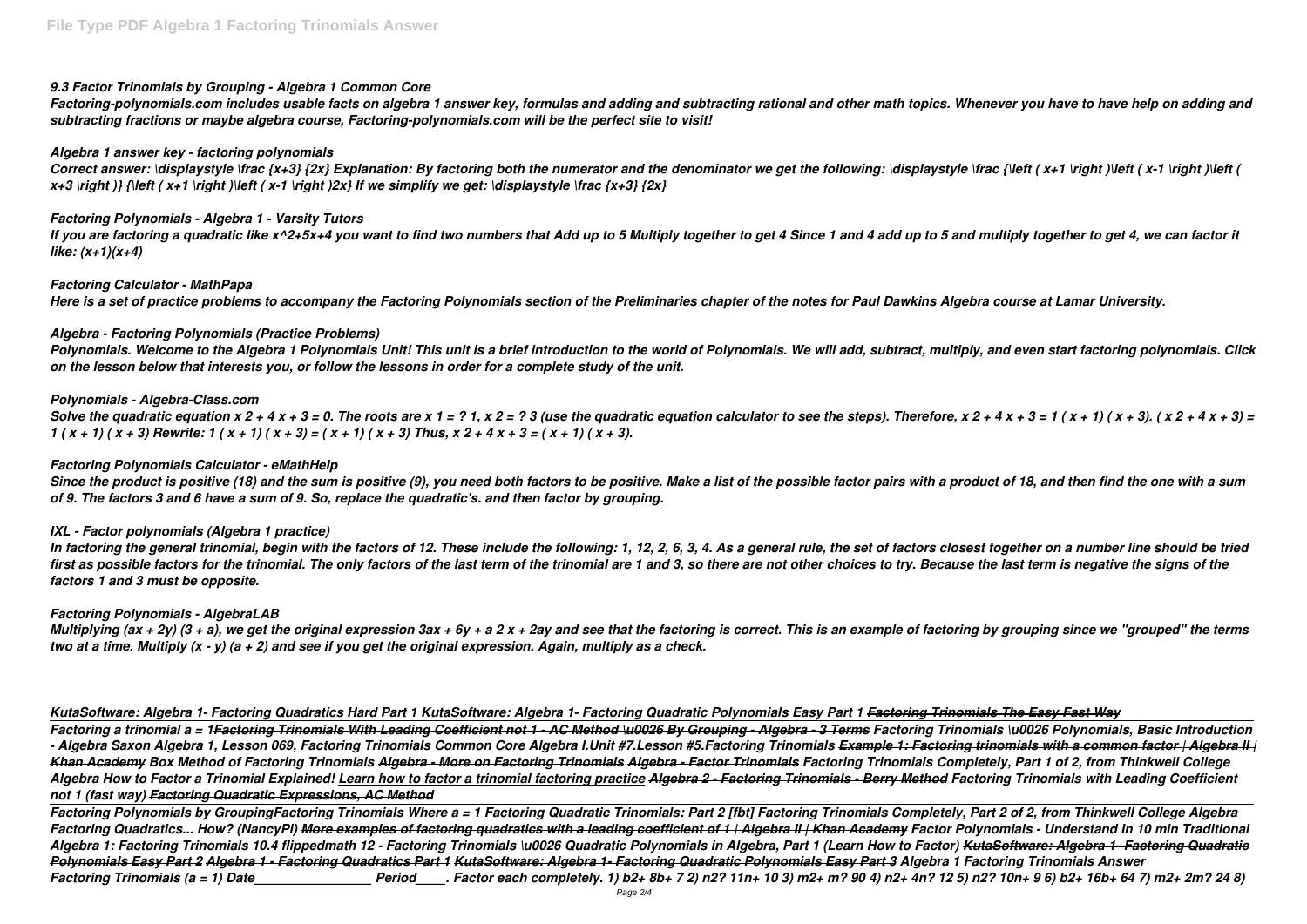*x2? 4x+ 24 9) k2? 13k+ 40 10) a2+ 11a+ 18 11) n2? n? 56 12) n2? 5n+ 6. -1-.*

#### *Factoring Trinomials (a = 1) Date Period - Kuta Software LLC*

*Holt McDougal Algebra 1 Factoring Polynomials Chapter Test Form B Select the best answer. 1. Which is the prime factorization of 120? A 2 • 2 • 2 • 15 C 3 • 5 • 8 B 2 • 2 • 2 • 3 • 5 D 10 • 12 2. Find the GCF of 42 and 70. F 7 H 196 G 14 J 210 3. Find the GCF of 30x 2 and 45x z 5. A 5x 2 C 15x 2 B 5x 5 D 15x 5 4.*

#### *Factoring Trinomials (a = 1) Date Period*

*For the trinomial to be factorable, we would have to be able to find two integers with product 36 and sum ; that is, would have to be the sum of two integers whose product is 36. Below are the five factor pairs of 36, with their sum listed next to them. must be one of those five sums to make the trinomial factorable. 1, 36: 37. 2, 18: 20*

#### *Trinomials - Algebra 1 - Varsity Tutors*

*Factoring Trinomials. Factoring trinomials is probably the most common type of factoring in Algebra. In this lesson, we will factor trinomials that have a lead coefficient of 1. To begin this lesson, it is important for you to understand the process of multiplying binomials using the FOIL method. Please be sure to review that lesson before starting this lesson.*

#### *Factoring Trinomials - Algebra-Class.com*

*Choose two trinomials from the list below to factor. Using complete sentences, explain how to factor each one. Be sure that the final factorization (or "answer") is a part of your explanation. 2x2...*

#### *Algebra 1 help, Factoring Trinomials ... - Yahoo Answers*

*Factoring Trinomials (a > 1) Date\_\_\_\_\_ Period\_\_\_\_ Factor each completely. 1) 3 p2 ? 2p ? 5 (3p ? 5)(p + 1) 2) 2n2 + 3n ? 9 (2n ? 3)(n + 3) 3) 3n2 ? 8n + 4 (3n ? 2)(n ? 2) 4) 5n2 + 19 n + 12 (5n + 4)(n + 3) 5) 2v2 + 11 v + 5 (2v + 1)(v + 5) 6) 2n2 + 5n + 2 (2n + 1)(n + 2) 7) 7a2 + 53 a + 28 (7a + 4)(a + 7) 8) 9k2 + 66 k + 21 3(3k + 1)(k + 7)-1-*

#### *Factoring Trinomials (a > 1) Date Period*

*Is this correct?*  $x^2 = x + 2(x - 1)(x - 2)$  either  $x - 1 = 0$  or  $x - 2 = 0$   $x = -1$  or  $x = -2$  is this the correct answer, and if not what is it, and how did you get it? Here is one i need help with :  $x^2 - 4x = 5$ 

#### *Algebra 1 : Factoring trinomials? | Yahoo Answers*

*5 x 3 + 6 x 2 + 9. this is not a quadratic trinomial because there is an exponent that is greater than 2. Note: For the rest of this page, 'factoring trinomials' will refer to factoring 'quadratic trinomials'. (The only difference being that a quadratic trinomial has a degree of 2.)*

#### *How To Factor Trinomials Step By Step tutorial with ...*

*YES! Now is the time to redefine your true self using Slader's Algebra 1: A Common Core Curriculum answers. Shed the societal and cultural narratives holding you back and let step-by-step Algebra 1: A Common Core Curriculum textbook solutions reorient your old paradigms. NOW is the time to make today the first day of the rest of your life.*

#### *Solutions to Algebra 1: A Common Core Curriculum ...*

*Algebra 1 Common Core: Home Table of Contents Semester 1 > > > > > > > Semester 2 > > > > > Teacher Resources Flippedmath.com 9.3 Factor Trinomials by Grouping ... 9.3 Factor Trinomials by Grouping Packet. Practice Solutions. 9.3 Practice Solutions. Corrective Assignment. 9.3 Corrective Assignment. Video.*

#### *9.3 Factor Trinomials by Grouping - Algebra 1 Common Core*

*Factoring-polynomials.com includes usable facts on algebra 1 answer key, formulas and adding and subtracting rational and other math topics. Whenever you have to have help on adding and subtracting fractions or maybe algebra course, Factoring-polynomials.com will be the perfect site to visit!*

#### *Algebra 1 answer key - factoring polynomials*

Correct answer: \displaystyle \frac {x+3} {2x} Explanation: By factoring both the numerator and the denominator we get the following: \displaystyle \frac {\left ( x+1 \right )\left ( x-1 \right )\left (  $x+3$  \right )} {\left ( $x+1$  \right )\left ( $x-1$  \right )2x} If we simplify we get: \displaystyle \frac { $x+3$ } {2x}

#### *Factoring Polynomials - Algebra 1 - Varsity Tutors*

*If you are factoring a quadratic like x^2+5x+4 you want to find two numbers that Add up to 5 Multiply together to get 4 Since 1 and 4 add up to 5 and multiply together to get 4, we can factor it like: (x+1)(x+4)*

*Factoring Calculator - MathPapa*